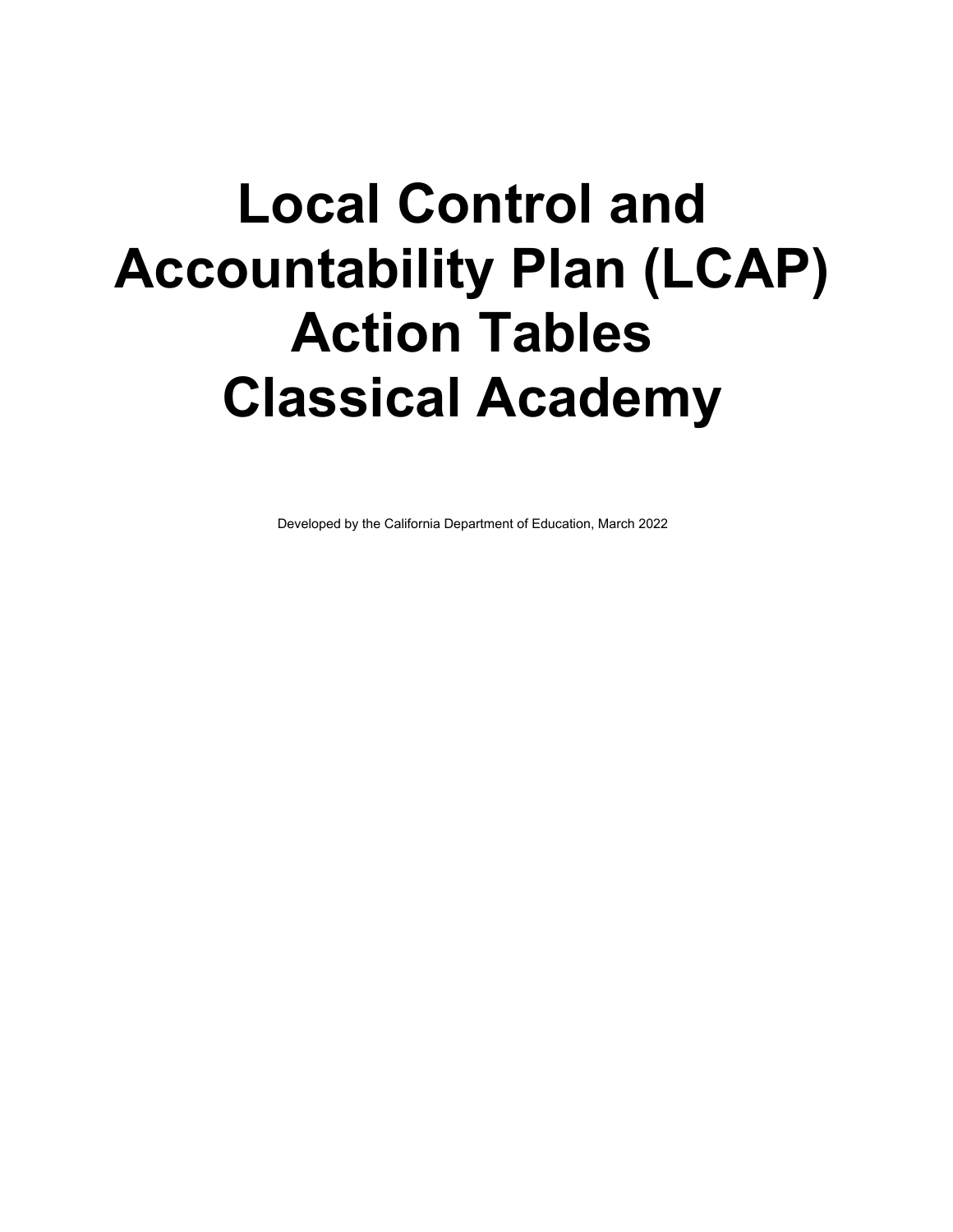## **2022-23 Total Planned Expenditures Table**

|               | Totals <b>LCFF</b> Funds | <b>Other State Funds</b> | Local Funds | <b>Federal Funds</b> | <b>Total Funds</b> | Total Personnel | Total Non-personnel |  |
|---------------|--------------------------|--------------------------|-------------|----------------------|--------------------|-----------------|---------------------|--|
| <b>Totals</b> | 952.000                  |                          |             |                      | 952,000            | 890,000         | 62,000              |  |

| Goal #         | <b>Action #</b> | <b>Action Title</b>           | Student Group(s)   LCFF Funds                                                                     |                               | <b>Other State Funds</b> | <b>Local Funds</b> | <b>Federal Funds</b> | <b>Total Funds</b> |
|----------------|-----------------|-------------------------------|---------------------------------------------------------------------------------------------------|-------------------------------|--------------------------|--------------------|----------------------|--------------------|
| 1              | $\mathbf{1}$    | Core Program                  | All students with<br>priority to English<br>Learner, Foster<br>Youth, Homeless,<br>and Low-Income | $50,000$ \$<br>$\sqrt[6]{3}$  |                          |                    | $\mathfrak{L}$       | 50,000<br>\$       |
|                | $2^{\circ}$     | <b>RTI Specialists</b>        | All students with<br>priority to English<br>Learner, Foster<br>Youth, Homeless,<br>and Low-Income | 700,000 \$<br>$\mathbb{S}$    |                          | $-$ \$             | $-$ \$               | $-$ \$<br>700,000  |
| $\overline{2}$ |                 | <b>School Site Counselors</b> | All students with<br>priority to English<br>Learner, Foster<br>Youth, Homeless,<br>and Low-Income | $\sqrt{2}$<br>190,000 \$      |                          |                    | $\mathfrak{L}$       | 190,000<br>- S     |
| $\overline{2}$ | $2^{\circ}$     | Social-Emotional Curriculum   | All students with<br>priority to English<br>Learner, Foster<br>Youth, Homeless,<br>and Low-Income | $12,000$ \$<br>$\mathfrak{S}$ |                          | $-$ \$             | $-$ \$               | 12,000<br>$-$ \$   |
|                |                 |                               |                                                                                                   | $\boldsymbol{\$}$             | $-$ \$                   | $-$ \$             | $-$ \$               | $-$ \$             |
|                |                 |                               |                                                                                                   | $\mathfrak{L}$                | $-$ \$                   | $-$ \$             | $-$ \$               | $-$ \$             |
|                |                 |                               |                                                                                                   | \$                            | $-$ \$                   | $-$ \$             | $-$ \$               | $-$ \$             |